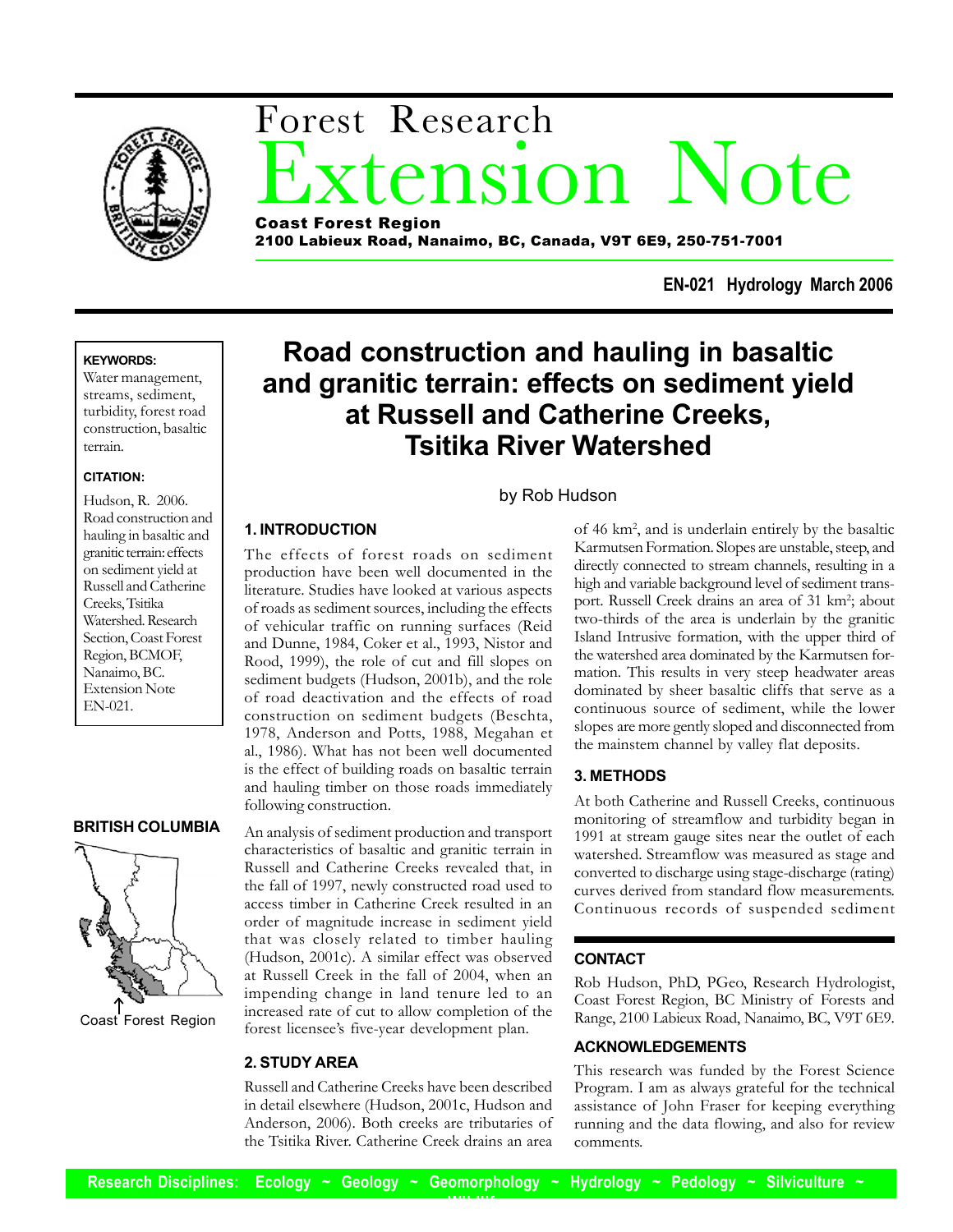#### Extension Note EN-021 March 2006 **-2-** Forest Research, Coast Forest Region, BCMOF

concentration (*SSC*) were calculated from turbidity, using relationships between turbidity and *SSC* measured in water samples collected automatically at each gauging site. In both cases the suspended sediment yield (*SSY*) was evaluated on a storm-bystorm basis using continuous *SSC* and streamflow from the main stream gauge in each watershed. *SSY* is simply the product of *SSC* and discharge.

Relationships between turbidity and *SSC* are very complex and require knowledge of sediment transport processes as well as turbidity probe behaviour (Hudson, 2001a). At both creeks there are several sediment transport modes that represent different stages in the regular cycle of sediment supply and exhaustion. For example, at Russell Creek four distinct modes have been identified (Figure 1) that represent the changes in grain size distribution of the wash load that occur during storms as the stream rises and falls. There is a similar set of characteristic sediment curves for Catherine Creek. These curves were used together with measured *SSC* from water samples to determine continuous *SSC* and total storm-based *SSY* for each creek.

Relationships between *SSY* and storm peak flow (*Qp* ) were established for each site, including base relationships for periods when there was no active hauling or road construction and relationships for the period affected by road activity. For each of the base relationships a 90% prediction interval was calculated. For the period of road activity, if the *SSY* for a given storm plotted above the upper prediction limit, it was deemed to have been affected by the activity. The excess sediment that was produced as a result of the activity was determined as the difference between the measured *SSY* and the *SSY* predicted for the storm using the base relationship (Table 1).

#### **4. RESULTS**

Turbidity (*T*) and measured *SSC* data collected in the fall of 2004 at Russell Creek indicate that during periods of road construction and hauling activity, the sediment load is mostly dominated by a finer grain size distribution than during times



**Figure 1.** Characteristic *SSC* vs. *T* relationships for Russell Creek, with 2004 data superimposed. (The curves have been established over more than a decade of sampling and measurement, and describe different sediment transport modes according to streamflow and cycles of sediment supply and transport. The superimposed 2004 data points show that more than 60% of the samples were in the "very fine" mode [diamonds]. The remaining points [triangles] follow the usual distribution with respect to sediment transport modes.)

of inactivity (Figure 1). This is consistent with the known effect on sediment production of driving heavy trucks over forest roads (Reid and Dunne, 1984). During those periods, the turbidity for a given sized storm was higher than normal, but the *SSC* was lower than would be expected from historic *SSC* vs. *T* relationships that apply to periods with no road activity. The road activity disturbs sediment sources, resulting in an increased production of fine sediment, specifically in the clay range. The result is that the sediment transport modes shifted down one level as shown in Figure 2, such that the *SSC* vs. *T* relationships are in the "very fine" to "normal" range during road activity due



**Figure 2.** Sediment transport modes and progression of shifts, Russell Creek. (The change in grain size distribution of suspended sediment due to road activity results in a general downward shift in sediment transport mode progression during affected storms. Sediment transport modes shift from "fine" to "coarse" normally, but during periods of road activity they tend to shift from "very fine" to "normal". This change in the pattern reflects the fact that road use produces fine sediments while other processes produce sediment in a wider range of grain sizes.)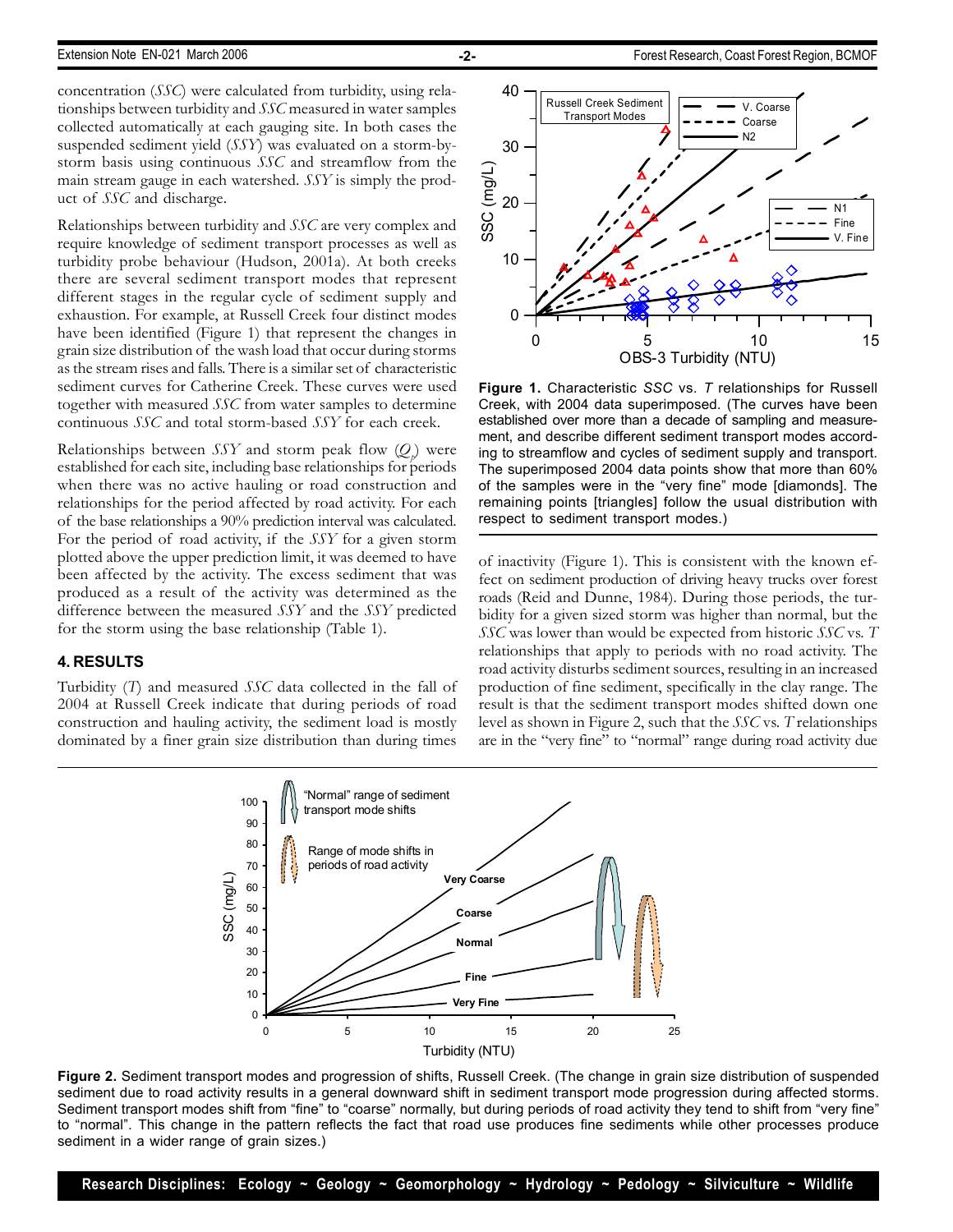road network was not in active use (Figures 3 and 4). These base relationships can be described by power functions

$$
SSY = 1.474 (Q_p^{3.19})
$$

for Russell Creek, and

as follows:

there were either no roads in the watershed area, or the existing

to the increased production of clay sized sediment.

for Catherine Creek. These equations are not significantly different from each other. That is, they are collinear, and therefore by combining the two data sets we can derive a common equation for the base relationship of the total storm sediment load for both creeks:

 $SSY = 1.740 \left(Q_p^{3.18}\right)$ 

$$
SSY = 1.397(Q_p^{3.23})
$$
 (3)

 $SSY = 1.474 (Q_p^{3.19})$  (1) The effect of road construction and hauling activity on sediment yield patterns is striking. In both cases, there is a general

| <b>Table 1.</b> Comparison of SSY due to road use with historic relationships at Russell and Catherine Creeks. |
|----------------------------------------------------------------------------------------------------------------|
|----------------------------------------------------------------------------------------------------------------|

| Date                 | Peak<br>Flow<br>$(m^3/s)$ | Measured<br>SSY<br>(Kg) | SSY calculated<br>from Base<br>Relationship (Kg) | Excess SSY<br>Significantly<br>Greater than<br>Base (Kg) |  |  |
|----------------------|---------------------------|-------------------------|--------------------------------------------------|----------------------------------------------------------|--|--|
| Russell Creek 2004   |                           |                         |                                                  |                                                          |  |  |
| 8/22/2004            | 1.803                     | 1263                    | 10                                               | 1253                                                     |  |  |
| 8/25/2004            | 1.834                     | 1502                    | 10                                               | 1492                                                     |  |  |
| 8/29/2004            | 1.865                     | 1489                    | 11                                               | 1478                                                     |  |  |
| 8/30/2004            | 2.351                     | 3647                    | 23                                               | 3624                                                     |  |  |
| 9/11/2004            | 10.875                    | 18341                   | 2983                                             | 15358                                                    |  |  |
| 9/15/2004            | 10.118                    | 30695                   | 2370                                             | 28324                                                    |  |  |
| 10/8/2004            | 17.143                    | 99224                   | 12743                                            | 86481                                                    |  |  |
| 10/30/2004           | 8.938                     | 12388                   | 1596                                             | 10792                                                    |  |  |
| 11/6/2004            | 15.677                    | 33994                   | 9581                                             | <b>NA</b>                                                |  |  |
| 11/7/2004            | 14.993                    | 31267                   | 8310                                             | <b>NA</b>                                                |  |  |
| 11/8/2004            | 17.047                    | 63609                   | 12515                                            | <b>NA</b>                                                |  |  |
| 11/15/2004           | 52.820                    | 440961                  | 461563                                           | <b>NA</b>                                                |  |  |
| 11/24/2004           | 12.106                    | 22301                   | 4201                                             | <b>NA</b>                                                |  |  |
| 12/3/2004            | 4.463                     | 4268                    | 174                                              | 4093                                                     |  |  |
| 12/9/2004            | 3.365                     | 2689                    | 71                                               | 2618                                                     |  |  |
| 12/10/2004           | 29.520                    | 305478                  | 72141                                            | <b>NA</b>                                                |  |  |
| 12/16/2004           | 7.450                     | 2557                    | 893                                              | <b>NA</b>                                                |  |  |
| Average/Totals       | 12.492                    | 1073115                 | 588301                                           | 155515                                                   |  |  |
| Catherine Creek 1997 |                           |                         |                                                  |                                                          |  |  |
| 9/17/1997            | 8.848                     | 11112                   | 2071                                             | 9041                                                     |  |  |
| 9/26/1997            | 17.072                    | 147466                  | 15608                                            | 131858                                                   |  |  |
| 9/28/1997            | 16.115                    | 86278                   | 13073                                            | 73206                                                    |  |  |
| 9/30/1997            | 20.653                    | 153564                  | 28021                                            | 125543                                                   |  |  |
| 10/1/1997            | 23.762                    | 574348                  | 43115                                            | 531233                                                   |  |  |
| 10/3/1997            | 21.440                    | 87774                   | 31434                                            | 56340                                                    |  |  |
| 10/8/1997            | 8.020                     | 53126                   | 1531                                             | 31809                                                    |  |  |
| 10/15/1997           | 44.945                    | 1055392                 | 305654                                           | 749738                                                   |  |  |
| 10/26/1997           | 23.919                    | 10056                   | 43996                                            | <b>NA</b>                                                |  |  |
| 10/28/1997           | 35.874                    | 520339                  | 152890                                           | 367449                                                   |  |  |
| 11/2/1997            | 41.324                    | 715469                  | 236118                                           | <b>NA</b>                                                |  |  |
| 11/5/1997            | 33.174                    | 357888                  | 120213                                           | <b>NA</b>                                                |  |  |
| 11/26/1997           | 24.509                    | 12036                   | 47417                                            | NA                                                       |  |  |
| 12/14/1997           | 30.735                    | 226887                  | 95069                                            | <b>NA</b>                                                |  |  |
| 12/16/1997           | 26.950                    | 32458                   | 63482                                            | NA                                                       |  |  |
| Average/Totals       | 25.156                    | 3761699                 | 991653                                           | 2067175                                                  |  |  |

(2)

(1)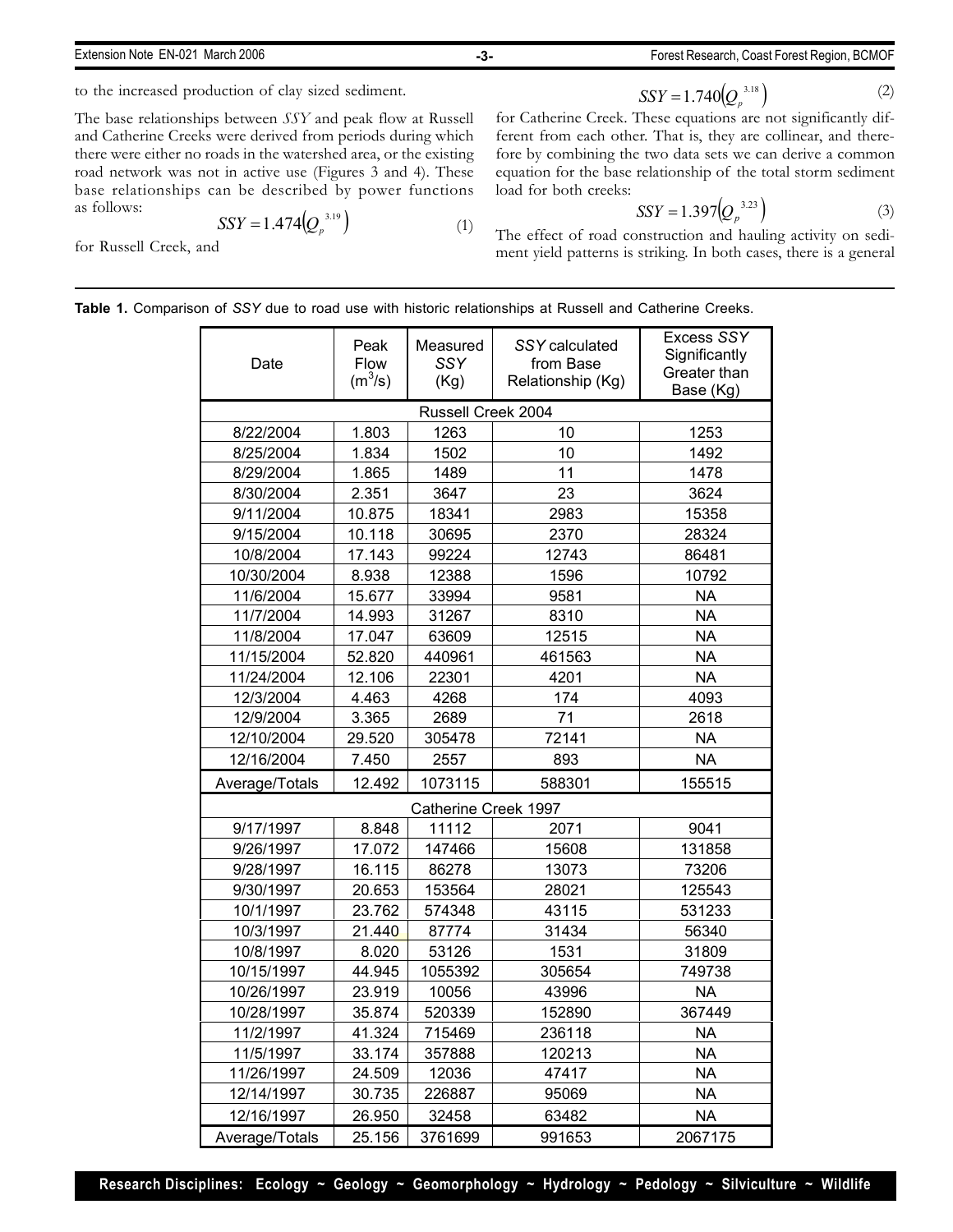

convergence between the base and affected relationships towards the higher flows. The sediment yield increase due to road construction and use at Russell Creek affected 10 out of 17 (59%) events measured between August and December 2004. At Catherine Creek in the fall of 1997, nine out of 15 events (60%) were affected by road activity. At Russell Creek, the highest flow during the affected period  $(52.82 \text{ m}^3/\text{s})$  occurred on November 5, 2004. This is also the highest flow measured at that site since inception of the study in 1991.

For the period of the road affect at each creek, there is a relationship described by a power function. These relationships are parallel in linear form; that is, they have common slopes and different intercepts as follows:

$$
\ln(SSY) = 5.797 + 0.71D + 1.806(Q_p)
$$
 (4)

where D is a classification variable, such that at Russell Creek D=0, and at Catherine Creek D=1. The exponential form of this equation is:

$$
SSY = 329.31e^{0.71D}Q_p^{1.806}
$$
 (5)

Thus while the base relationships of *SSY* vs.  $Q_p$  at Russell and Catherine Creeks are collinear, the road effect at Catherine Creek is just over twice that of Russell Creek for a given peak flow. The main result of this is that while *SSY's* associated with large events at Russell Creek are unaffected by road construction and use, at Catherine Creek the *SSY* associated with some of the large events is significantly higher than the base relationship. Since *SSY* is high for these larger events, the total excess sediment yield at Catherine Creek is about 10 times that at Russell Creek.

#### **5. DISCUSSION**

The fact that the base relationships of total storm  $\mathcal{S}Y$  over  $\mathcal{Q}_1$ are the same for both creeks suggests that both are governed by the same sediment transport process. The sediment transport regime at the watershed scale for both creeks is dominated by predictable fluvial processes as opposed to episodic debris flow processes. At smaller scales we would find that sediment transport becomes less predictable and more episodic as we go upstream and closer to individual sediment sources. The colinearity between the two base relationships suggests that the basaltic lithology dominates sediment production at Russell Creek. However, despite the similarity in the base relationships, there are differences between the two watersheds that are responsible for the road effect being twice as intense at Catherine Creek.

At Catherine Creek, the road effect was due to 10 km of road, either newly constructed or reactivated. At Russell Creek it is estimated that in the fall of 2004 about 6 km of new road was constructed, 4.8 km of existing branch road reactivated, and 4.8 km of mainline road used for hauling (Table 2). About 3.9 km of the road at Russell Creek was on basaltic terrain, which

| Table 2. Road construction and use (km of road) during road effect periods. |  |  |  |  |
|-----------------------------------------------------------------------------|--|--|--|--|
|-----------------------------------------------------------------------------|--|--|--|--|

| Watershed:       | Russell         | Catherine |                 |
|------------------|-----------------|-----------|-----------------|
| Terrain:         | <b>Basaltic</b> | Granitic  | <b>Basaltic</b> |
| New road         | 3.0             | 4.0       | 2.0             |
| Reactivated road | 1.8             | 3.0       | 8.0             |
| Mainline road    |                 | 4.8       |                 |
| Total            | 3.9             | 11.8      | 10.0            |
| Effective Length | 59.8            |           | 99.8            |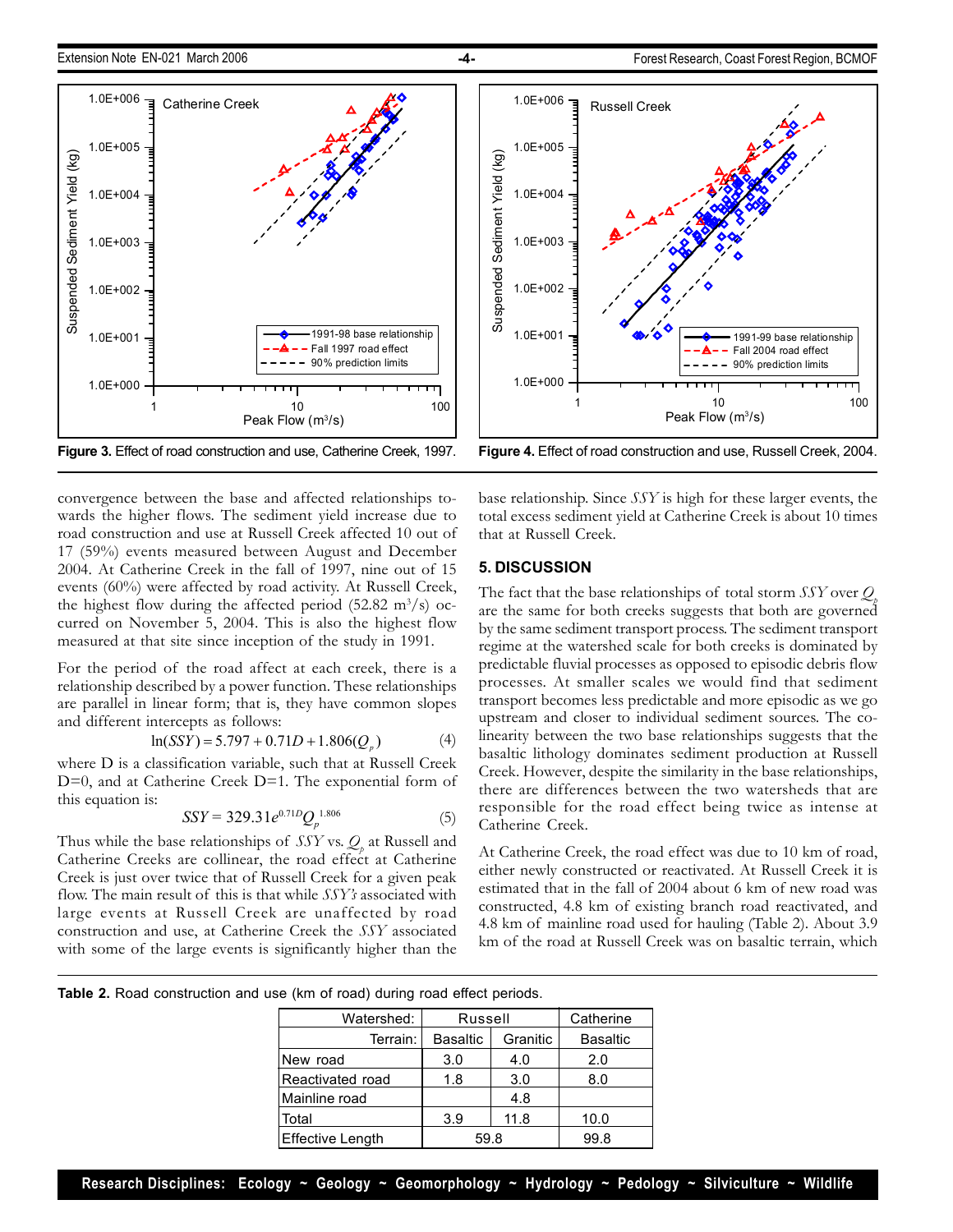**Table 3.** Summary of study results.

|                | Effective<br>Road<br>Length (km) | Total<br>Measured<br>SSY (tonnes) | Total Base<br>SSY<br>(tonnes) | Significant<br><b>Excess SSY</b><br>(tonnes) | Absolute<br><b>Excess SSY</b><br>(tonnes) |
|----------------|----------------------------------|-----------------------------------|-------------------------------|----------------------------------------------|-------------------------------------------|
| Russell 2004   | 59.8                             | 1073                              | 588                           | 156                                          | 485                                       |
| Catherine 1997 | 99.8                             | 3762                              | 992                           | 2067                                         | 2770                                      |
|                | Watershed                        | Sept. - Dec.                      | <b>Duration</b><br>(Storm     | Normalized SSY<br>(g/day/mm/km)              |                                           |
|                | Area $(km^2)$                    | Rainfall (mm)                     | Days)                         | Significant                                  | Absolute                                  |
| Russell 2004   | 31                               | 987                               | 62                            | 42.5                                         | 132.5                                     |
| Catherine 1997 | 46                               | 1204                              | 92                            | 187.0                                        | 250.6                                     |

**Note:** In an effort to compare results from Catherine and Russell Creeks, the results were normalized by dividing the excess sediment by time, rainfall and effective road length (g/d/mm/km). The significant excess yield includes only those storms for which the measured *SSY* was outside the prediction interval of the base relationship whereas the "absolute excess *SSY*" is simply the total measured *SSY* minus the total base *SSY*.

is both steeper and more directly connected to the stream network than the granitic terrain. In recognition of the differences between lithologies it seemed reasonable to derive an effective road length index in which the roads on basaltic lithology are weighted more heavily than roads on granitic terrain. Based on observation and measurement the basaltic roads were assigned a weight of 10 and the granitic roads, a weight of 1.

The changes in sediment yield due to road construction and use at Catherine and Russell Creeks are not directly comparable; primarily, conditions were wetter in the fall of 1997 than in 2004 despite the extreme event of November 5, and this resulted in overall higher flows and hence, higher sediment yields. To normalize the sediment yields and thereby account for differences in moisture, timing, and extent of roads, the excess yield due to road activity at each creek was divided by the September – December rainfall, the total duration of storms during which the sediment was produced and transported, and effective road length (Table 3). There are two quantities: significant excess *SSY* (the total *SSY* from all events where measured *SSY* was significantly greater than base *SSY*), and absolute excess, which is simply the total measured minus the total base *SSY*. The ratio of normalized absolute excess *SSY* of Catherine Creek over Russell Creek is 1.9. Recall that equation 5 predicts that excess *SSY* from Catherine Creek is 2.03 times that of Russell Creek. Since these ratios are comparable, this suggests that the difference in intensity in the road effect is attributable to the mixed terrain at Russell Creek compared with the entirely basaltic terrain at Catherine Creek.

Because the flow and sediment record at Russell Creek is more complete than at Catherine Creek, the Russell Creek data cover a greater range of flows. The road effect results in sediment yield that is two orders of magnitude higher than the base relationship at low flow (peak flows around  $2-3$  m<sup>3</sup>/s). At low flow and for small storms, sediment transport is dominated by fines under inactive road conditions, and thus the effect of the road activity is maximized. Under high flow conditions and for

large storms, sediment transport tends to be dominated increasingly by sand, which masks the effect of the fine sediment produced by roads. The road effect at Russell Creek is not significantly different than the base relationship for storms with peak flow greater than around 20  $\text{m}^3\text{/s}$  (about one year return interval).

Order of magnitude increases in sediment yield following road construction have been documented elsewhere (e.g., Anderson and Potts, 1988) but this is perhaps the first time that 100-fold increases in sediment yield have been documented following road construction and use. This seems to be a feature of basaltic terrain.

#### **6. CONCLUSIONS**

Road construction followed by immediate use has a large effect on the sediment yield of small storms, particularly when the roads are located on steep basaltic terrain. At Russell Creek the excess sediment contribution from newly constructed road magnified the sediment yield of low return interval (i.e., less than 0.5-year) storms up to 100-fold. The sediment yield of the 0.5- to 1.0-year events was magnified 10-fold and the sediment yield of larger events was not different from the base relationship. This increased yield presents a chronic problem whereby the fine sediment is introduced to the stream channel under low flow conditions and is therefore likely to go into channel storage until larger events occur to transport the sediment to lower stream reaches. The implications of this are as follows:

- 1. Accelerated rate of cut with newly constructed road is likely to result in increased turbidity among low return interval storm events, and
- 2. The excess sediment produced from these roads is likely to result in infilling of the gravel substrate in stream channels, at least temporarily.
- 3. These implications are important for their potential effect on fisheries habitat.